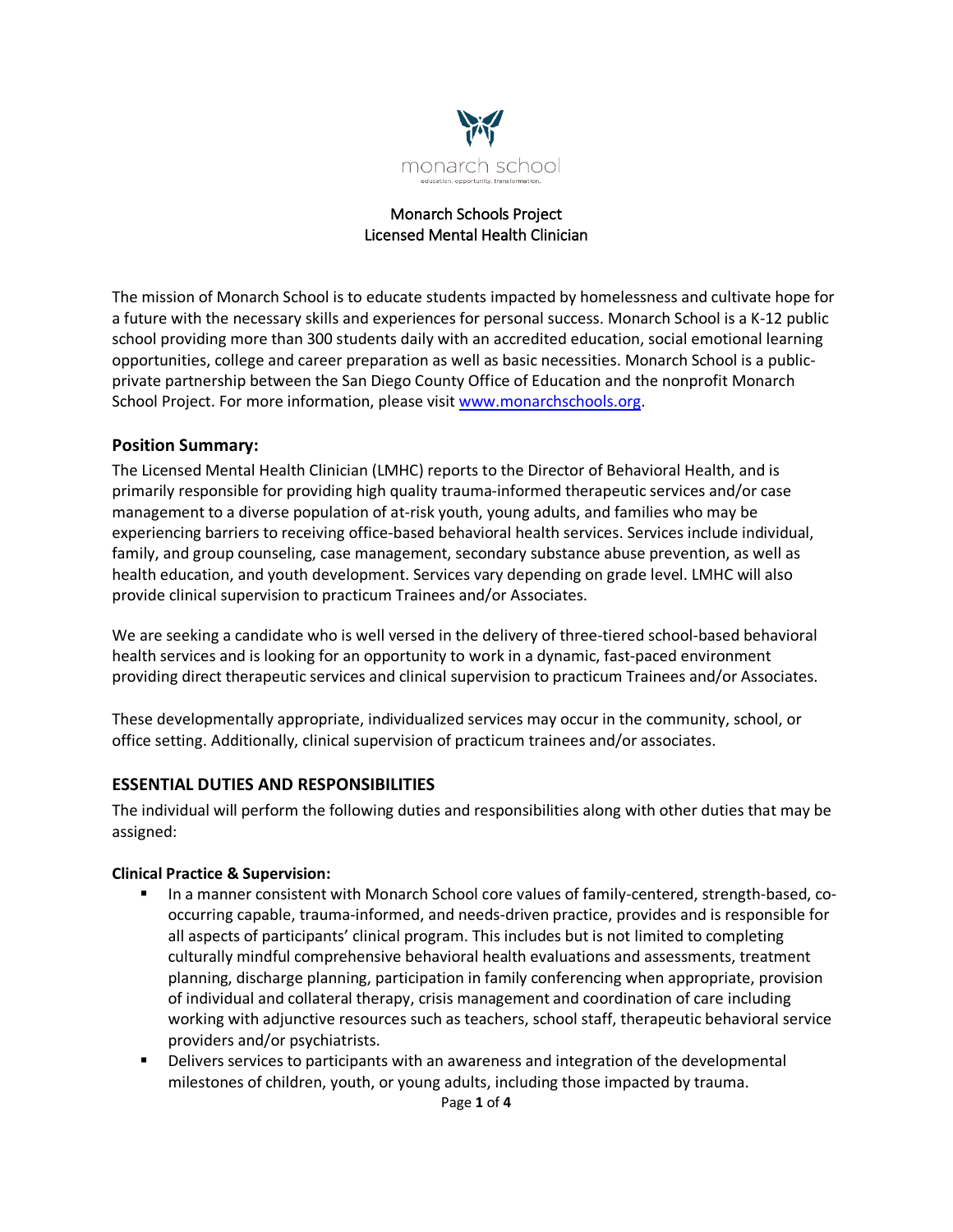- Performs a full therapeutic schedule of participant contact hours based on supervisor directives.
- Provides clinical consultation to other treatment team members, within and outside Monarch School.
- Participates in weekly treatment team meetings.
- § Provides trainings and supervision of Practicum Program Trainees in pursuit of clinical hours and/or Associates in pursuit of clinical hours towards licensure. Individual and group supervision as assigned.
- Other duties as assigned by the Director of Behavioral Health.

### **Case Management/Coordination**:

- **•** Provides comprehensive and individualized clinical case management and coordination of services, resources and referral services.
- Communicates collaboratively and regularly with essential team members to keep them informed and to facilitate continuous open lines of communication.
- Collaboratively works with school staff to assess participant/family needs and to identify appropriate natural supports and community services to meet those needs.
- § May serve as case manager, as well as a community liaison for parents, guardians and professional and community resources.

#### **Documentation/Administrative Duties:**

- Maintains participant records in an orderly and timely manner.
- Utilizes the Student Information system(s) or other computer-based means to effectively complete all clinical documentation.
- Participates in internal and community-based quality assurance as assigned.
- Verifies all aspects of documentation meet or exceed BBS, county, state and federal guidelines.
- Meets all HIPAA standards including but not limited to, in exchanging information, keeping Protected Health Information (PHI) secure, and following procedures to protect electronic transmission/access to PHI at the agency and in the community.

### **Compliance**:

- Maintains current license or waivered status with the BBS which includes promptly completing Continuing Education or examinations as required.
- Participates in trainings and provides training as assigned.
- Maintains excellent professional boundaries and adheres to all professional ethical standards including abuse reporting, and maintenance of participant confidentiality.
- Adheres to all agency and program policies including Boundary Code of Ethics, Core Competencies, Code of Conduct, Employee Handbook and state and federal regulations.

# **EDUCATION/EXPERIENCE**

- § M.A. Degree in Marriage & Family Therapy, Social Work, or Counseling from an accredited college or university; and meet all BBS criteria to provide Clinical Supervision.
- **Minimum of 2 years experience as a Licensed LMFT, LCSW, or LPCC**
- Experience with and understanding of trauma related work and restorative practice.
- Experience with relevant evidence-based practices (e.g., CBT, trauma-informed interventions).
- Exhibits strong behavioral, crisis management and family/individual/group therapy skills.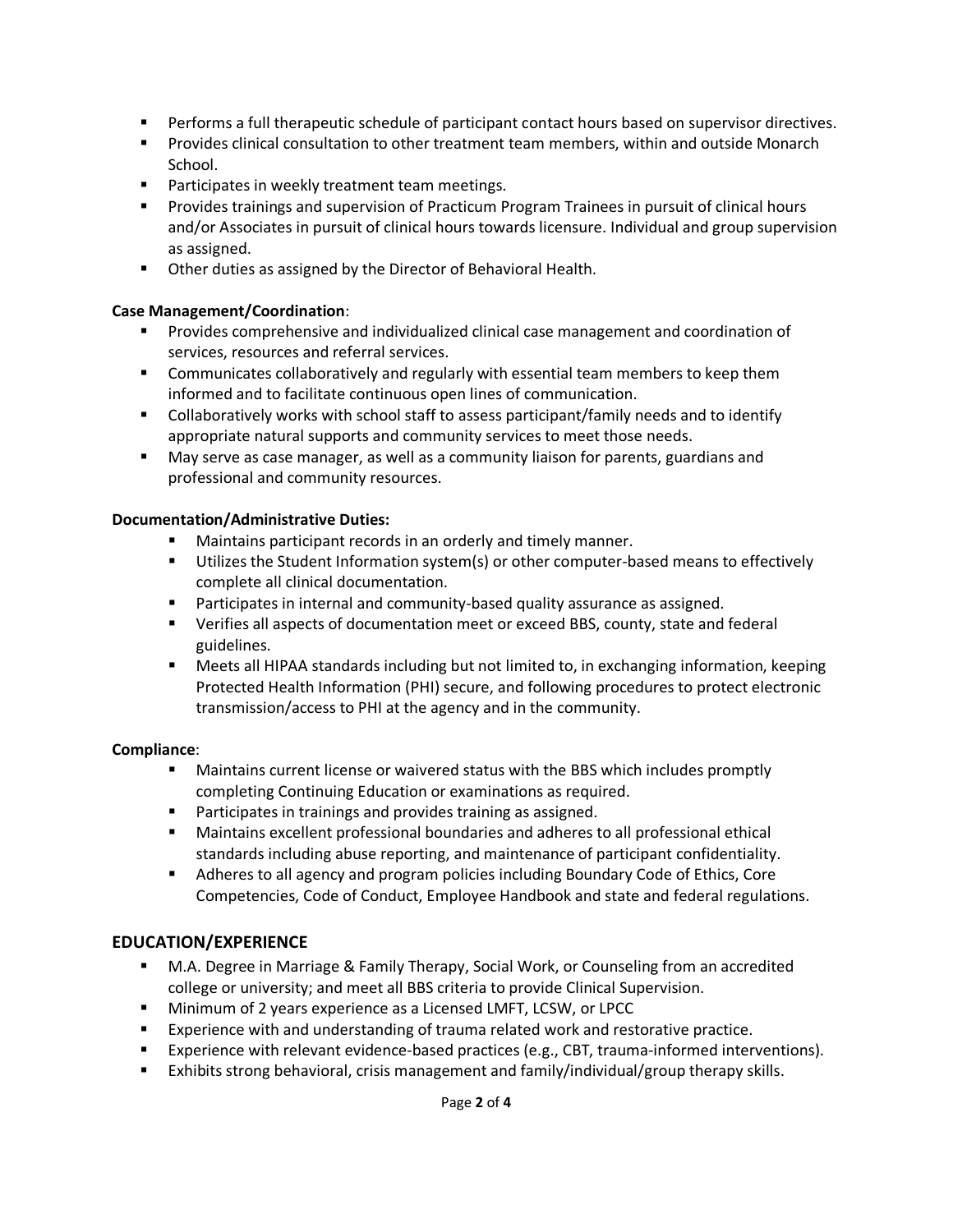- § Demonstrated understanding of the developmental milestones of children, youth, or young adults to provide care, treatment and services.
- Demonstrated ability to assess, triage and organize work.
- § Demonstrated knowledge in the areas of diagnostic assessment, individual/family/group behavioral treatment methods for target population of program, children and families impacted by homelessness.
- Experience with or knowledge of designing, supervising, monitoring, changing, and discontinuing individualized behavioral interventions for staff delivering behavioral services (e.g., TBS).
- **•** Demonstrated cultural responsiveness in working with diverse families and communities.

### **Preferred**:

- 2 years experience with program target population (i.e.: students impacted by homelessness, seriously emotionally disturbed).
- One year experience with program modality (example: school-based, community-based, community treatment, wraparound, etc.)
- § Applies a strength-based, restorative, culturally responsive, trauma-informed approach to supervision, participant and community service.
- § Fluency in prevailing language(s) of the community. Spanish Bi-Lingual is Preferred.

### **Computer Skills**:

Proficient using Microsoft Office applications (Word, Excel, Outlook and PowerPoint). Experience or knowledge of Cerner, Student Health Information (SHI), Promis, SEAS, Kareo

### **Certificates and Licenses**:

- Unencumbered current and valid license with the Board of Behavioral Sciences (BBS)
- A valid California driver's license is required with current insured transportation
- CAMFT and AAMFT certification preferred

### **COVID-19**

All MSP employees are required to comply with the vaccination documentation requirements outlined in Monarch's COVID-19 policy as soon as practicable and as a condition of employment.

### **Work Environment & Physical Demands:**

- The work environment characteristics described here are representative of those an employee encounters while performing the essential functions of this job. Reasonable accommodations may be made to enable individuals with disabilities to perform the essential functions.
- § While performing the duties of this job, the employee is occasionally exposed to outdoor weather conditions. The noise level in the work environment is usually moderate.
- **•** The physical demands described here are representative of those that must be met by an employee to successfully perform the essential functions of this job. Reasonable accommodations may be made to enable individuals with disabilities to perform the essential functions.
- § The employee must frequently lift and/or move up to 10 pounds and occasionally lift and/or move up to 25 pounds. While performing the duties of this Job, the employee is regularly required to talk or hear. The employee is frequently required to stand; sit; use hands to finger,